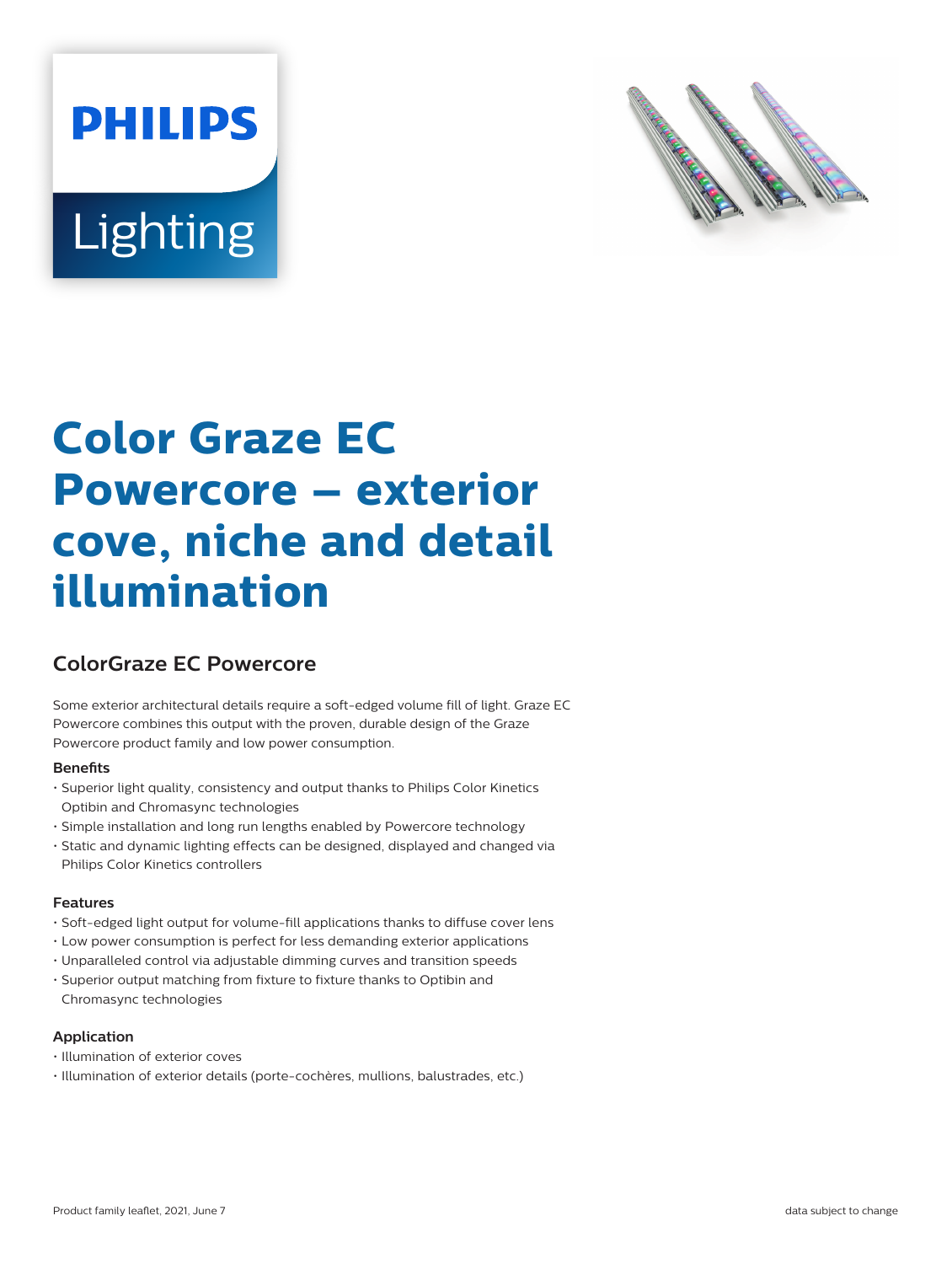#### **ColorGraze EC Powercore**

#### **Versions**



**ColorGraze EC Powercore BCS468** architectural lighting fixture (RGB, **305 mm)**



**ColorGraze EC Powercore BCS468** architectural lighting fixture (RGB, **609 mm)**



**ColorGraze EC Powercore BCS468** architectural lighting fixture (RGB, **914 mm)**



**ColorGraze EC Powercore BCS468** architectural lighting fixture (RGB, **1219 mm)**

**Product details**



**Graze MX QLX EC Connection In Detail photo**



**Graze MX QLX EC Powercore Connection Out Detail photo**





**OPDP\_BCS468i\_0005-Detail photo**